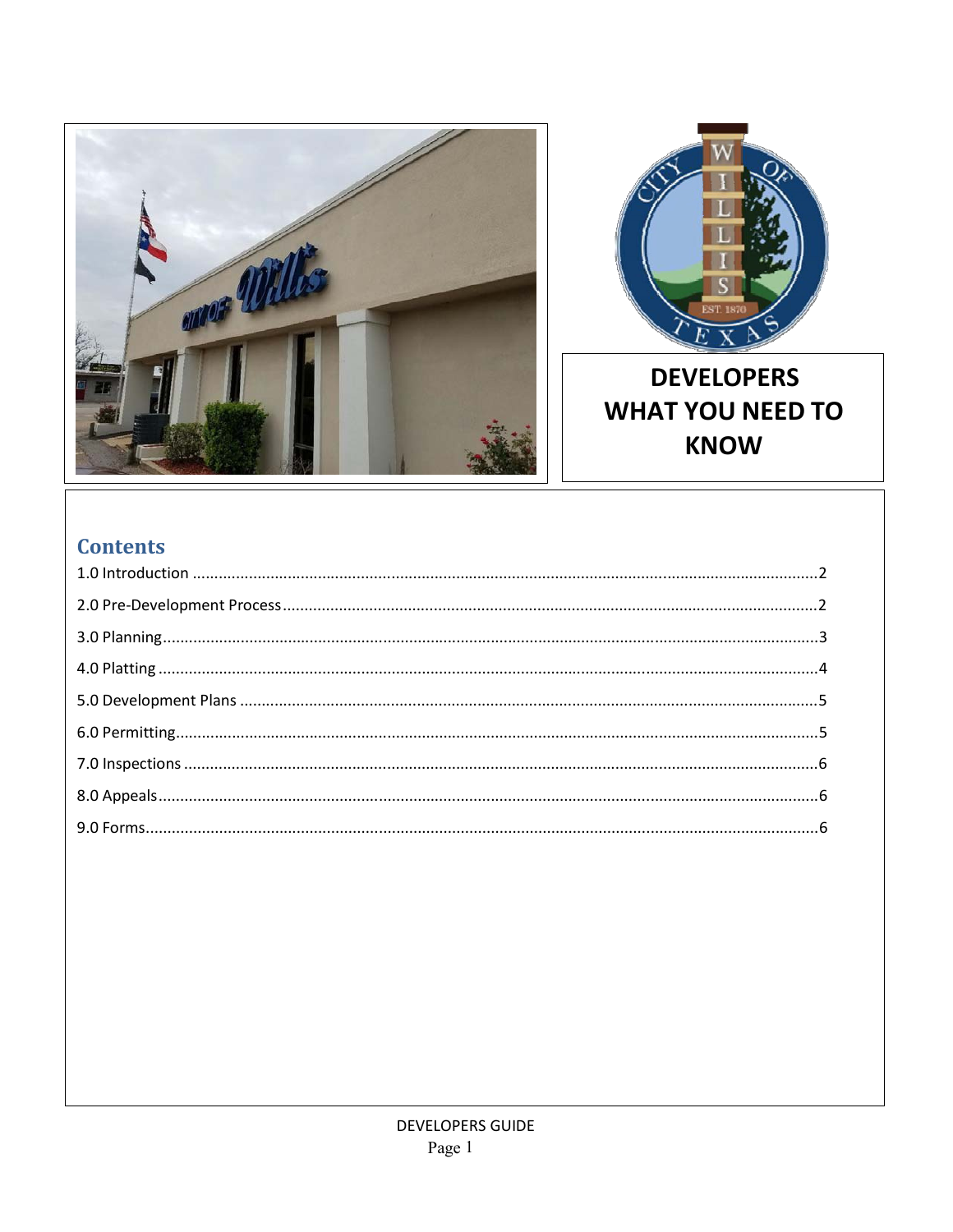### **1.0 Introduction**

The success of Willis depends on managed growth and continued investment in our community and public infrastructure. The development process is established to promote quality and sustainable development within the municipal limits of the City of Willis and its Extraterritorial Jurisdiction (ETJ). The purpose of this Development Guide is to provide general guidance through the land development process in the City of Willis. However, this guide is not intended to provide every requirement or technical detail of each phase of development. The City of Willis has ordinances, standards, policies and codes associated with



developments and land use in order to ensure health, safety, and welfare of citizens, while protecting the property rights of the land owners. This guide is intended to assist through the required processes and complete the project successfully and in compliance with City and State regulations.

#### *ESCROW ACCOUNT Ordinance 18‐0320 passed March 20, 2018*

*Before the development can start, the City will require the developer to enter into an escrow agreement where the developer will place a minimum of \$5,000, per City ordinance, in an escrow account to reimburse the City for engineering, legal, consulting fees, and administrative fees incurred during the preliminary and final platting phase and for construction management and inspection services to be provided during the construction phase. Ordinance and Agreement form attached below. Escrow agreement Attachment A*

City of Willis zoning map can be found at http://www.ci.willis.tx.us/documentcenter/view/180. This map shows the different zoning areas as well as the City limits and the ETJ.

The City's web site, http://www.ci.willis.tx.us has the ordinances related to developments.

The City's Comprehensive Plan can be found at http://www.ci.willis.tx.us/documentcenter/view/647.

The City follows the DRAINAGE CRITERIA MANUAL FOR MONTGOMERY COUNTY, TEXAS and can be found at http://www.twdb.texas.gov/publications/reports/contracted\_reports/doc/8483631.pdf .

## **2.0 Pre‐Development Process**

A pre‐development meeting is required before the submittal of any development plans. The first meeting is gratis. All other meetings may have a charge tied to the project.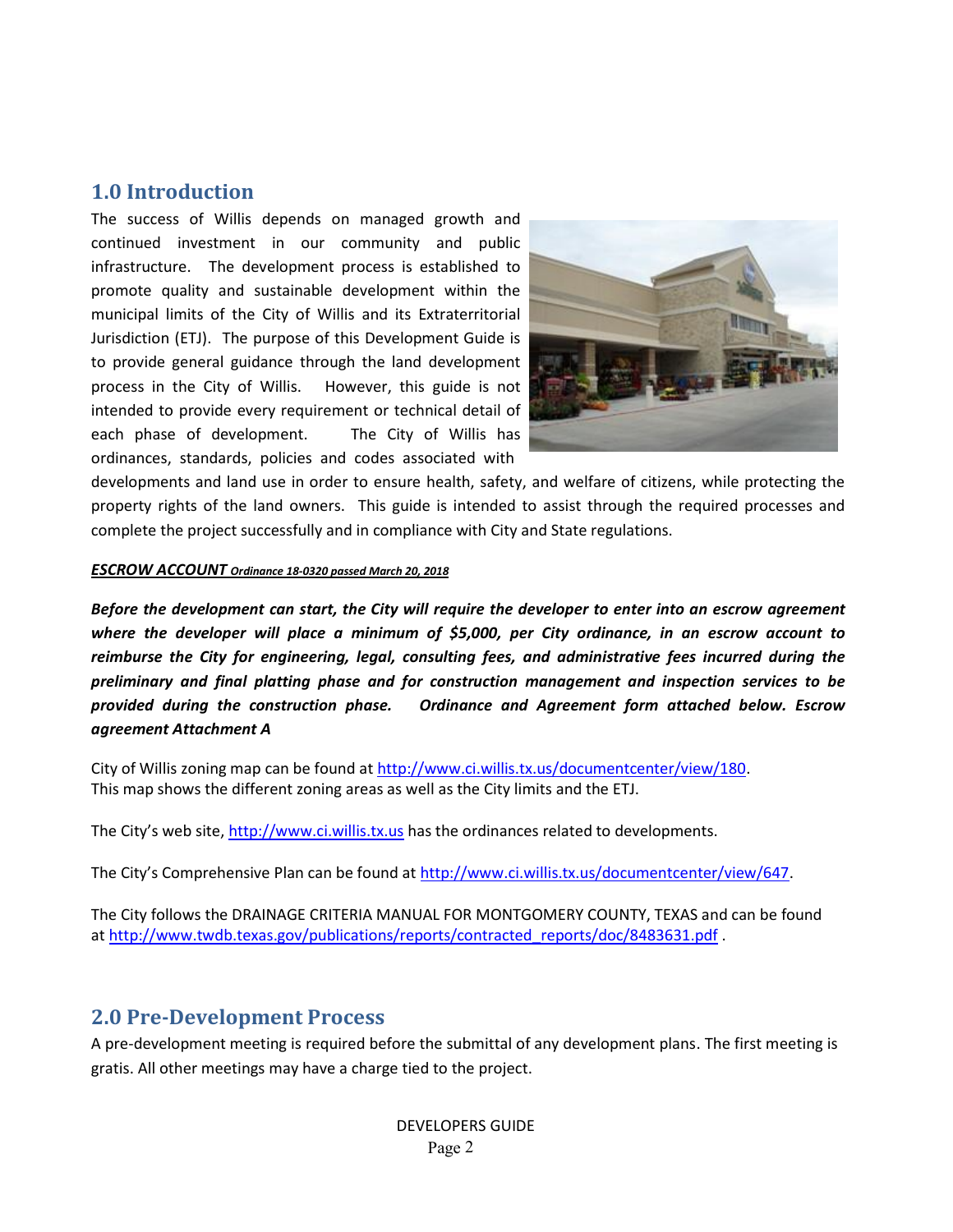Discussion of the first meeting usually include platting requirements, water/sewer availability, right‐of‐way easement and requirements, platting requirements, drainage and detention, flood plain issues (City follows the Drainage Criteria Manual for Montgomery County), fire code compliance, and building code compliance.

All issues and questions specific to the project should be delivered to the City before the pre‐development meeting. This should include any conceptual site plans, project drawings, or related documents. Upon receipt of the pre-meeting items, a meeting may be scheduled at City Hall by contacting the Community Development Director at 936‐856‐4611 or jcross@ci.willis.tx.us .

If you are just beginning your real property search for a proposed project and would like to contact the City for general information, contact the Community Development Director.

### **3.0 Planning**

The City of Willis does have a comprehensive plan that covers a number of items that deal with development that can be found at http://www.ci.willis.tx.us/documentcenter/view/647. The Plan provides a framework and policy direction for land use. This plan was intended to promote sound development in the interest of local and regional decision‐making regarding land uses.

If the property is outside of the City limits and the development will need City water and sewer, a development agreement will need to be approved by City Council. The development agreement will state that the owner of the property will not oppose annexation and that all City design and codes must be followed. Attachment B is the PETITION REQUESTING ANNEXATION BY AREA LANDOWNERS form. The annexation process could take 4 to 6 months. Before this can be done, due diligence must be done, such as water,



sewer, drainage, studies, etc. City of Willis Annexation Service Plan http://www.ci.willis.tx.us/documentcenter/view/240. If the property is outside the City of Willis City limits, annexation can be requested by the property owner. All annexations must be carried out according to State law and City Code of Ordinances. Exempt annexations will be initiated when the City receives a petition for voluntary annexation from property owners. The City then may adopt a resolution initiating the exempted annexation process. A Petition Requesting Annexation by Landowners is provided in this guide (ATTACHMENT B).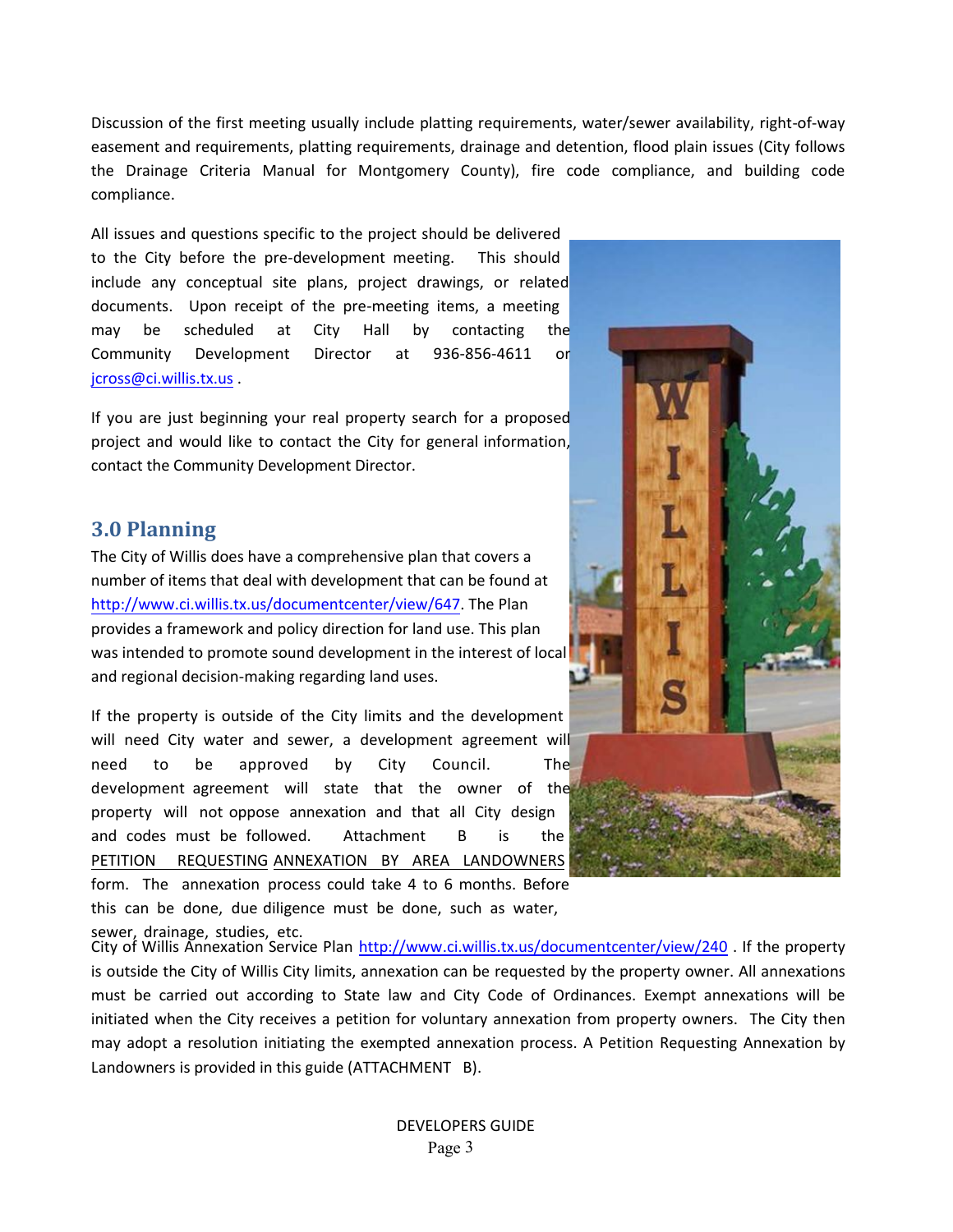If a developer wishes to develop the land outside of the City of Willis City limits and wishes to utilize City of Willis water or sewer services, the developer must sign a development agreement in which the landowner will not oppose annexation if the City decides to annex the developed area.

## **4.0 Platting**

Platting Procedure – A plat is a legal document showing the layout of the lots, blocks, reserves, rights‐of‐ way and easements created by the development or subdivision of real property, which must be recorded in the official public records of real property of Montgomery County Texas after the plat has been received all required certifications and approvals.

Processes may vary depending on the type of plat submitted. The initial submittal shall contain a completed Plat Application, a single digital copy of the proposed subdivision plat, copies of all supporting documents, a Plat and Development Plan Checklist completed (attached) and the plat submittal fees. Please allow 10 working days for an Administrative Completeness Review, applicant will receive comments on any additional items or corrections to be addressed. Once all items have been addressed and the submittal is deemed Administratively Complete, the submittal will be presented to the Planning and Zoning Commission for their review (30 days), When Approved by P&Z the Applicant will be notified to send two signed Mylar copies and one Digital .PDF copy with all required documentation to City Hall to be presented to City Council for approval (30 days). Once approved the plat will be filed with the County tax office within 15 days. All submittals must be received no later than 30 days prior to a regular scheduled Planning and Zoning Commission meeting.

Subdivision Plat Submittal and Approval Process -http://www.ci.willis.tx.us click on Ordinances tab, CHAPTER 154: SUBDIVISION REGULATIONS

*Please Note: Conformity with Comprehensive Plan. The subdivision shall conform to the most* current Comprehensive Plan of the city.

APPLICATION AND JURISDICTION OF REGULATIONS - http://www.ci.willis.tx.us click on Ordinances tab, CHAPTER 154: SUBDIVISION REGULATIONS

- $\Box$  GENERAL TYPE AND CHARACTER OF PLANS AND PLATS TO BE SUBMITTED can be found at http://www.ci.willis.tx.us click on Ordinances tab, CHAPTER 154.20
- ☐ PRELIMINARY PLAN REQUIREMENTS; EXHIBITS AND SUPPORTING DOCUMENTS can be found at http://www.ci.willis.tx.us click on Ordinances tab, CHAPTER 154.21
- ☐ FINAL PLAT REQUIREMENTS; EXHIBITS AND SUPPORTING DOCUMENTS can be found at http://www.ci.willis.tx.us click on Ordinances tab, CHAPTER 154.22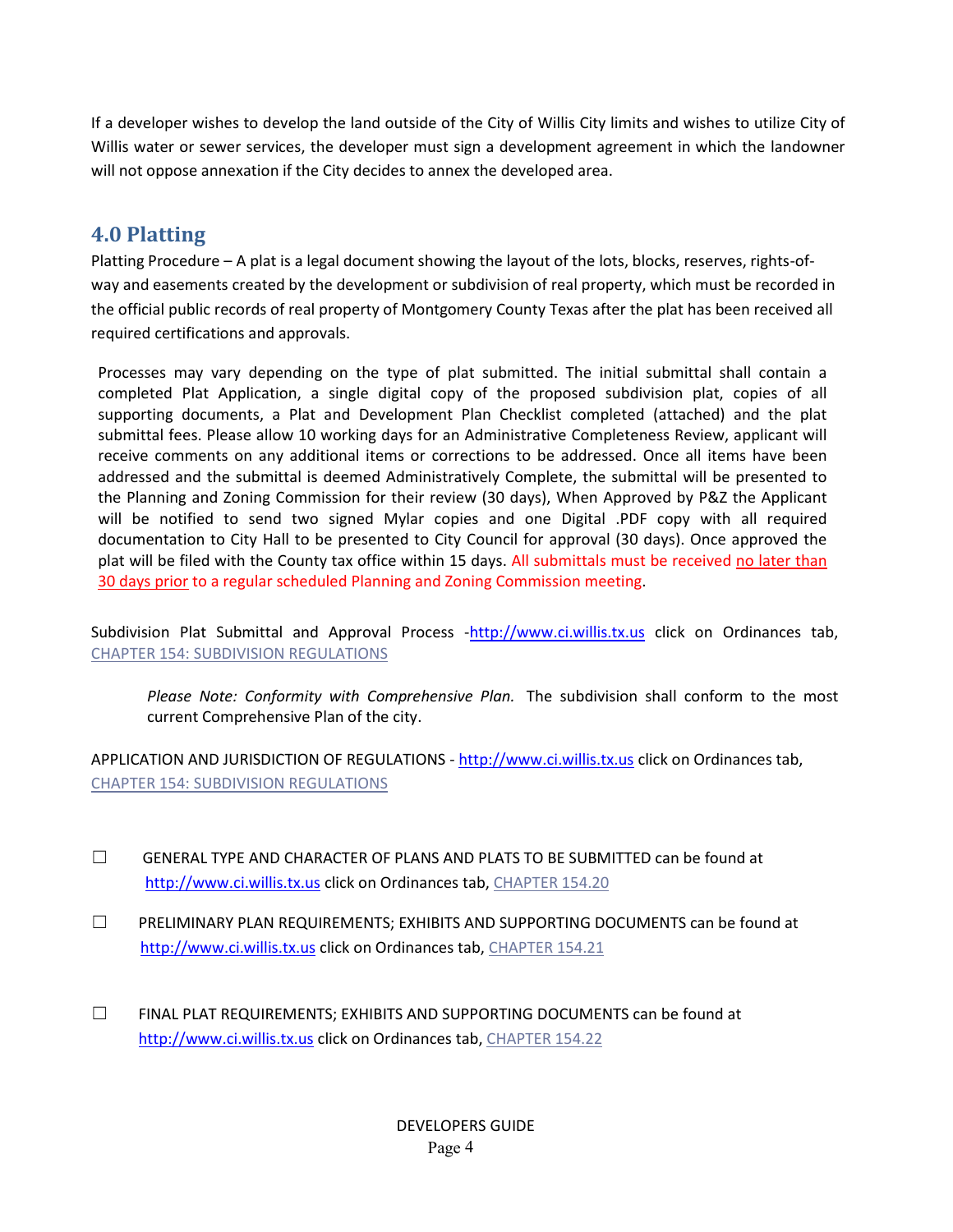$\square$  SUBDIVISION DESIGN STANDARDS. can be found at http://www.ci.willis.tx.us click on Ordinances tab, CHAPTER 154.23

## **5.0 Development Plans**

Site development plans (site plans) for all land development within the City limits must be submitted for review and approval. City Engineers and City employees reviews site plans for infrastructure requirements, drainage, environmental and safety considerations. The City of Willis has Code of Ordinances and a Design Manual that can give basic design standards. Willis has a design manual upon request.

Site Plane – Site Plans must include complete civil engineering plans, landscaping, screening/buffering. Please submit two 24" x 36" paper plans and an electronic plan PDF on thumb drive. All supporting documents and fees must be submitted to Willis City Hall at:

200 N. Bell St. Willis, TX 77378



## **6.0 Permitting**

Development Permit – A development permit for projects inside the City limits allows a developer to commence site construction work before obtaining a building permit. After compliance with the subdivision ordinance has been achieved and site plans have been approved, a development permit may be issued.

Building Permits – Building permitting and inspections are the process through which the City ensures compliance with all codes and ordinances relative to the construction. Building permits are classified as Commercial or Residential.

Residential Building – A person may submit a permit application for a residential permit at any time, provided the property complies with codes and ordinances. The applicant will need to complete a residential building permit application, floor plans, elevations, framing, foundation, and electrical to the Community development department. Once the plan have been approved, a permit may be issued.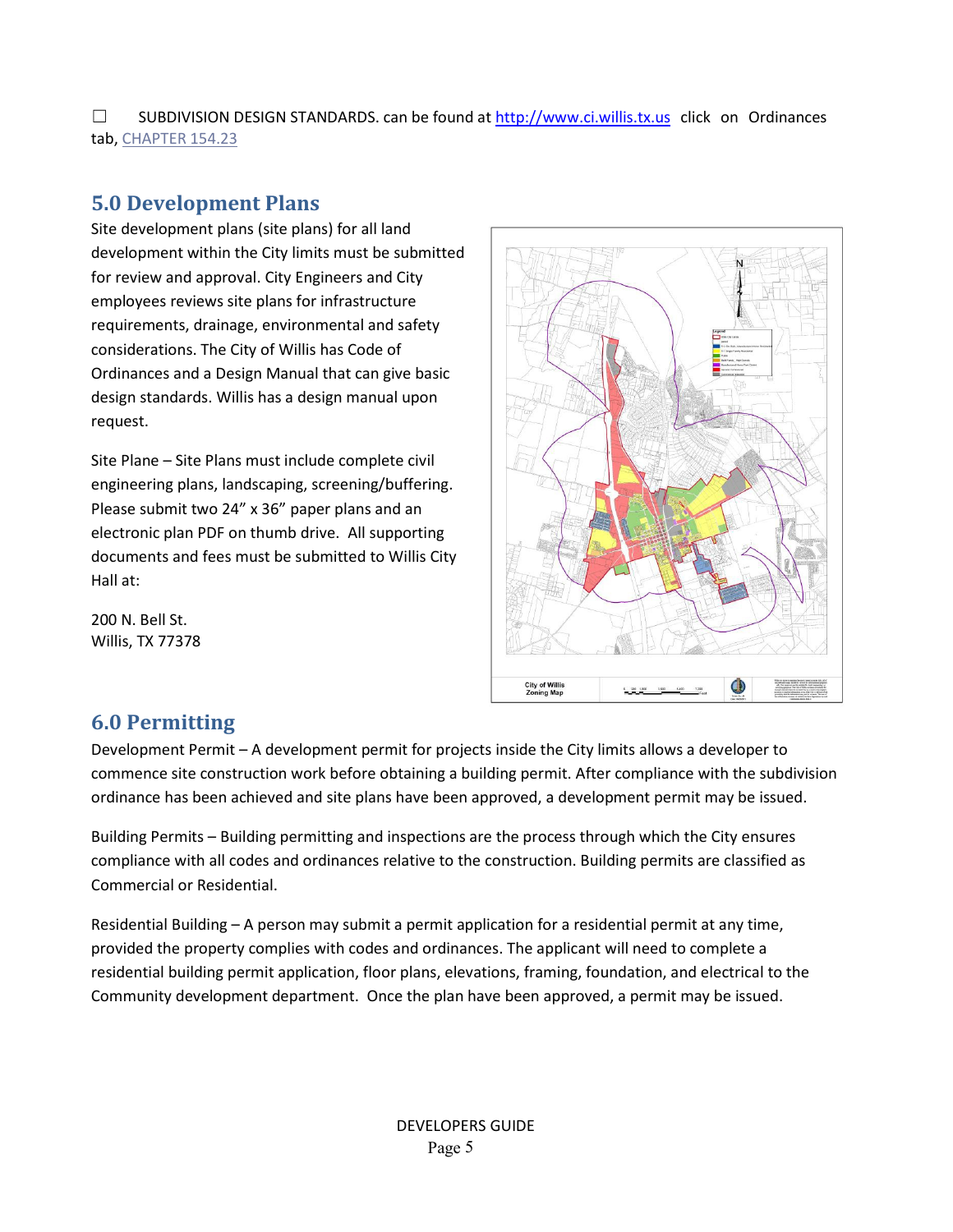## **7.0 Inspections**

Within the City limits, and any project that may be in the ETJ that connects to City water & sewer, will require inspections.

## **8.0 Appeals**

Appeals from any action of any administrative official under this chapter shall be filed, in writing, within 30 days after the action.

## **9.0 Forms**

**Commercial Building Permit Application.** This form should be used for all proposed new commercial site work, commercial buildings, remodels to existing commercial buildings, or additions to existing buildings.

http://tx-willis.civicplus.com/DocumentCenter/View/1181/COMMERCIAL-BUILDING-PERMIT

**Trade Permit Application**. This form should be used for all craft subs-permits such as electrical, mechanical, plumbing, irrigation and fire suppression. http://tx-willis.civicplus.com/DocumentCenter/View/1163/TRADE-PERMIT

**Contractor Registration Application.** All contractors and subcontractors that wish to secure a permit must be registered with the City. Registration is valid for 12 months and you must be renewed thereafter.

http://tx-willis.civicplus.com/DocumentCenter/View/1182/CONTRACTOR-REGISTRATION

**Water and Sewer Tap Application.** This form should accompany building permit applications for new construction where a water meter, or water and/or sewer tap will be required. http://tx-willis.civicplus.com/DocumentCenter/View/22/APPLICATION-FOR-WATER-SERVICE

**Permit Fee Schedule.** This form shows all of our currently adopted permit fees. http://tx-willis.civicplus.com/DocumentCenter/View/1091/Permit-Fee-Schedule-eff-Oct-2019

**Driveway Permit Application.** This form may be used as a standalone form already developed property where a new driveway is being added or an extension to an existing drive is required. For all new construction on undeveloped property, this form must accompany the building permit application http://tx-willis.civicplus.com/DocumentCenter/View/1185/DRIVEWAY-PERMIT-WITH-CHECKLIST

**Residential Building Permit Application.** This form should be used for all proposed residential buildings, residential remodels, residential additions, or residential accessory structures. http://tx-willis.civicplus.com/DocumentCenter/View/1160/RESIDENTIAL-BUILDING-PERMIT

**Plat/Land Subdivision Applications.** This form should be used when a subdivision plat is being submitted. It is required when a parcel, lot, or tract of land located within the city's corporate city limit or extra territorial jurisdiction is being split into one or more parcels. http://www.ci.willis.tx.us/DocumentCenter/View/1159/PLAT-APPLICATION-WITH-CHECKLIST

**Sign Permit Application.** This form should be used for all proposed commercial signage. http://www.ci.willis.tx.us/DocumentCenter/View/1169/SIGN-PERMIT-APPLICATION-CHECKLIST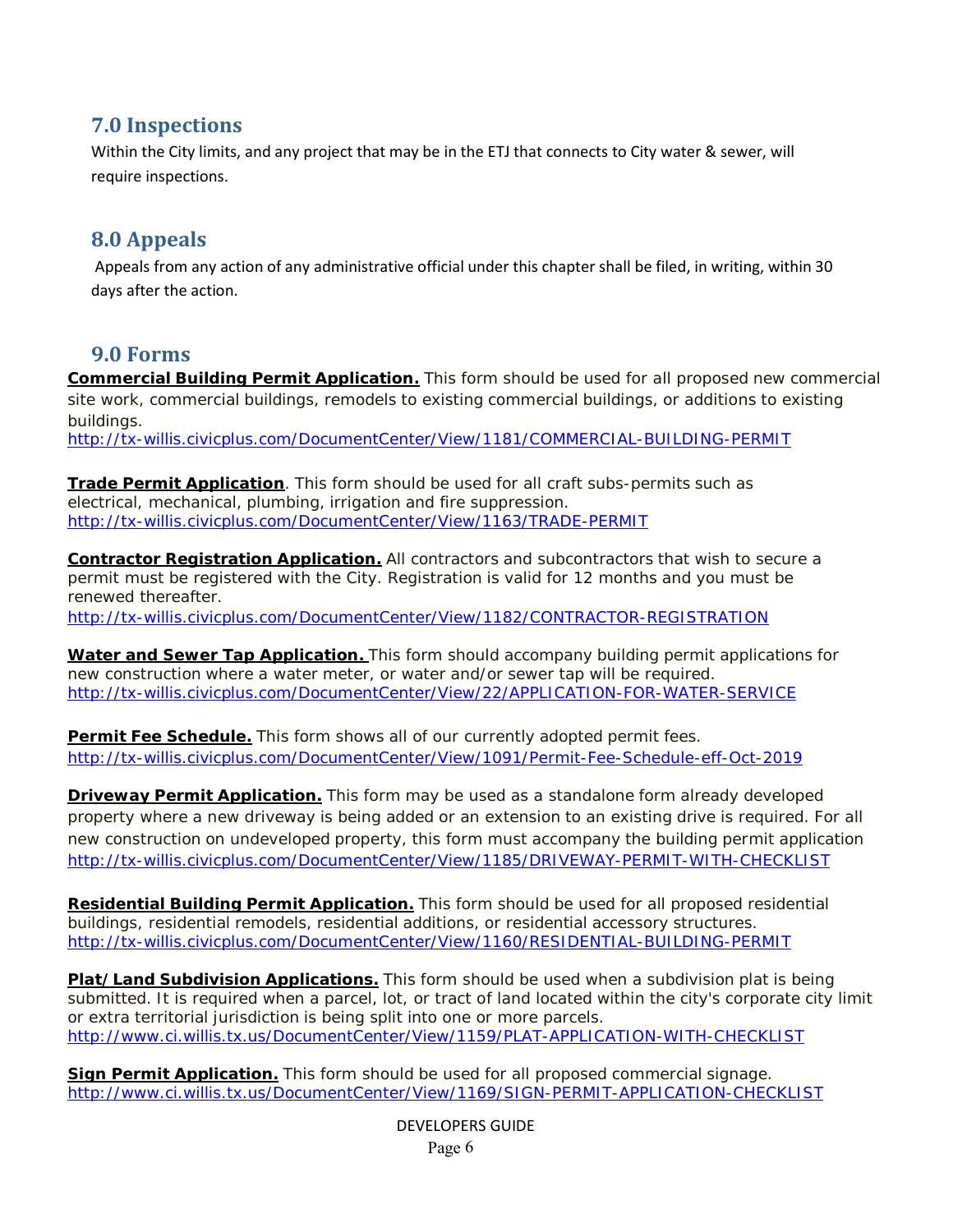

#### **ESCROW AGREEMENT**

#### **BY AND BETWEEN**

#### **THE CITY OF WILLIS, TEXAS,**

**AND**

THE STATE OF TEXAS **B** 

COUNTY OF MONTGOMERY and the set of the set of the set of the set of the set of the set of the set of the set o

This Escrow Agreement, is made and entered into as of the day of , 20 by and between the CITY OF WILLIS, TEXAS, a body politic, and Home-Rule municipality created and operating under the general laws of the State of Texas (hereinafter called the "City"), and , a Corporation, (hereinafter called the "Developer").

#### **RECITALS**

WHEREAS, the Developer desires to acquire and develop all or part of an \_\_\_\_\_\_\_\_\_\_ acre tract of land located in the  $\qquad \qquad$  (place copy of tract with escrow from), Montgomery County, Texas sometimes referred to as the Tract, and being more particularly described in Exhibit "A" attached hereto and incorporated herein by reference for all purposes.

WHEREAS, the City policy requires the Developer to establish an Escrow Fund with the City to reimburse the City for engineering costs, legal fees, consulting fees and administrative expenses incurred during the preliminary and final platting phase and for construction management and inspection services to be provided for during the construction phase; and,

WHEREAS, City has determined that the estimated cost of providing such services will be approximately \$5,000.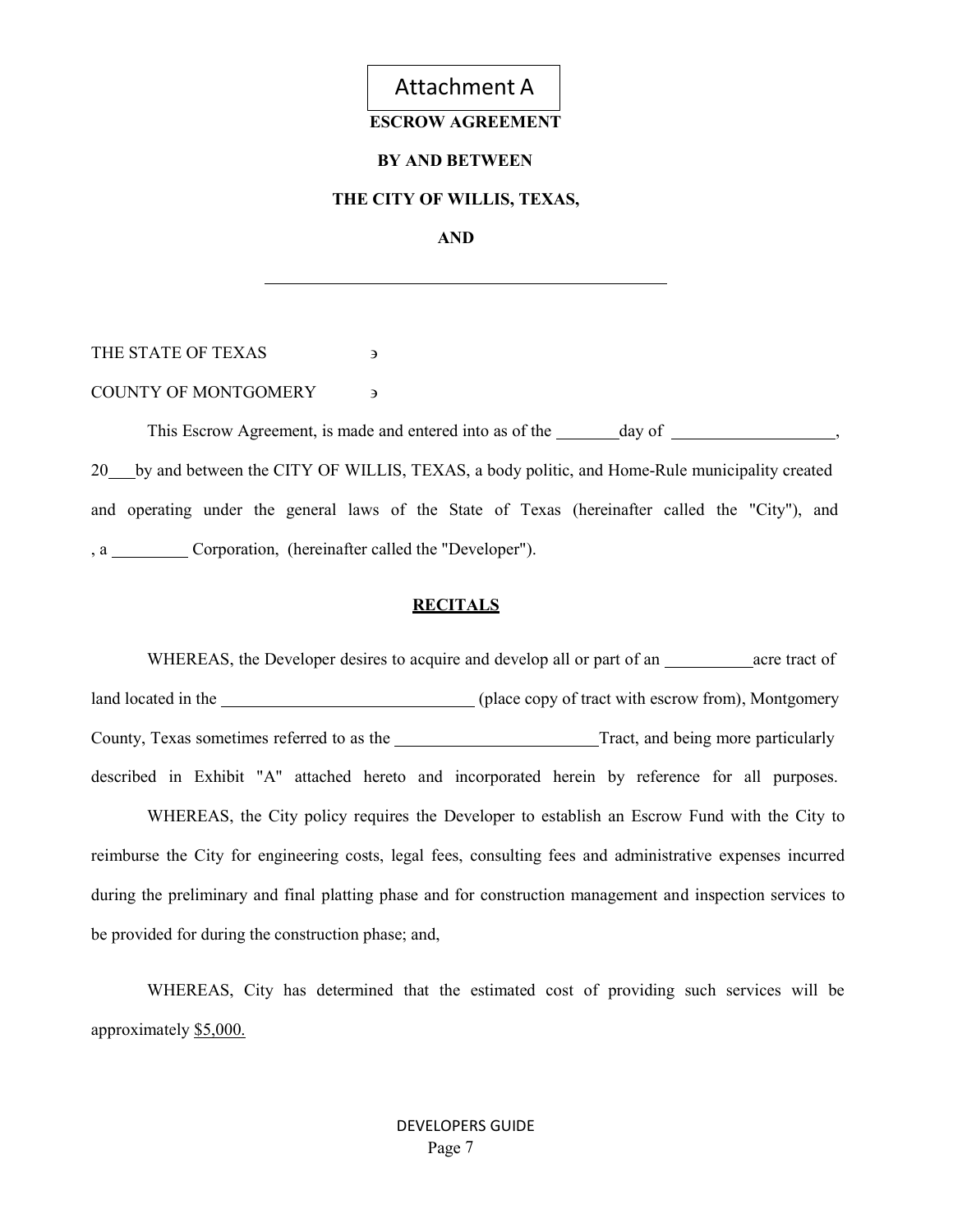#### **AGREEMENT** ARTICLE I SERVICES REQUIRED

Section 1.01 The development of the Tract will require the City to utilize its own personnel, its professionals and consultants; and the Escrow Fund will be used to reimburse the City its costs associated with these services.

Section 1.02 In the event other contract services are required related to the development from third parties, payment for such services will be made by the City and reimbursed by the Developer or paid directly by the Developer as the parties may agree.

#### ARTICLE II FINANCING AND SERVICES

Section 2.01 All estimated costs and professional fees needed by City shall be financed by Developer. Developer agrees to advance funds to City for the purpose of funding such costs as herein set out; example of cost below:

| \$2,800 |
|---------|
| \$400   |
| \$300   |
| \$1,500 |
|         |
| \$5,000 |
|         |

Section 2.02 Developer agrees to submit payment of the Escrow Fund to City no later than ten (10) days after the execution of this Escrow Agreement.

Section 2.03 In the event the funds advanced are insufficient to cover the City's costs and expenses, Developer agrees to tender additional sums upon request to cover such costs and expenses. Any funds which may remain after the completion of the development described in this Escrow Agreement will be refunded to Developer.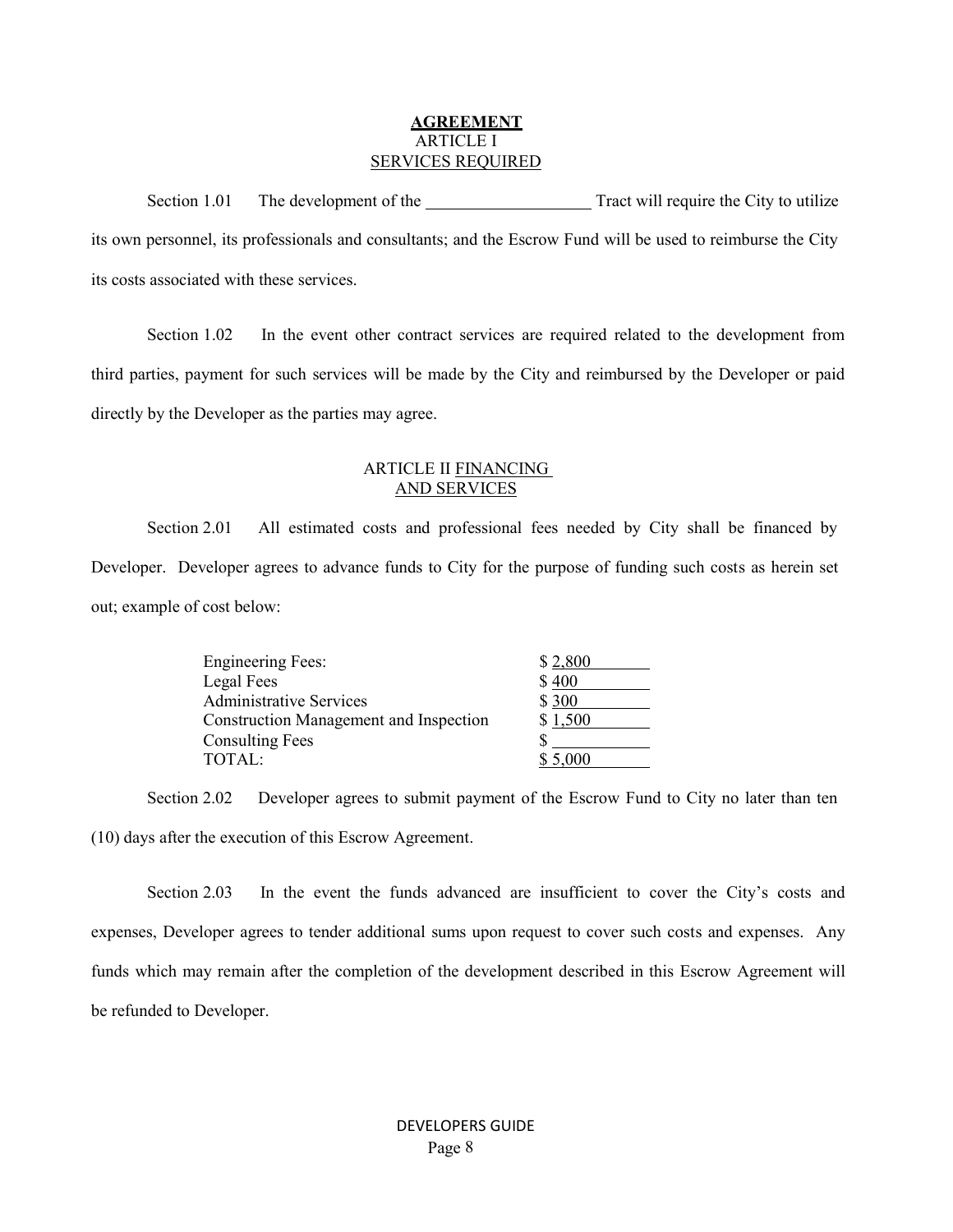#### ARTICLE III MISCELLANEOUS

Section 3.01 City reserves the right to enter into additional contracts with other persons, corporations, or political subdivisions of the State of Texas; provided, however, that City covenants and agrees that it will not so contract with others to an extent as to impair City's ability to perform fully and punctually its obligations under this Escrow Agreement.

Section 3.02 If either party is rendered unable, wholly or in part, by *force majeure* to carry out any of its obligations under this Escrow Agreement, then the obligations of such party, to the extent affected by such *force majeure* and to the extent that due diligence is being used to resume performance at the earliest practicable time, shall be suspended during the continuance of any inability so caused to the extent provided but for no longer period. As soon as reasonably possible after the occurrence of the *force majeure* relied upon, the party whose contractual obligations are affected thereby shall give notice and full particulars of such *force majeure* relied upon to the other party. Such cause, as far as possible, shall be remedied with all reasonable diligence. The term "*force majeure*," as used herein, shall include without limitation of the generality thereof, acts of God, strikes, lockouts, or other industrial disturbances, acts of the public enemy, orders of any kind of the government of the United States or the State of Texas or any civil or military authority, insurrections, riots, epidemics, landslides, lightning, earthquakes, fires, hurricanes, storms, floods, washouts, droughts, arrests, restraint of government and people, civil disturbances, explosions, breakage, or accidents to machinery, which are not within the control of the party claiming such inability, which such party could not have avoided by the exercise of due diligence and care.

Section 3.03 This Escrow Agreement is subject to all rules, regulations and laws which may be applicable by the United States, the State of Texas or any regulatory agency having jurisdiction.

Section 3.04 No waiver or waivers of any breach or default (or any breaches or defaults) by either party hereto of any term, covenant, condition, or liability hereunder, or of performance by the other party of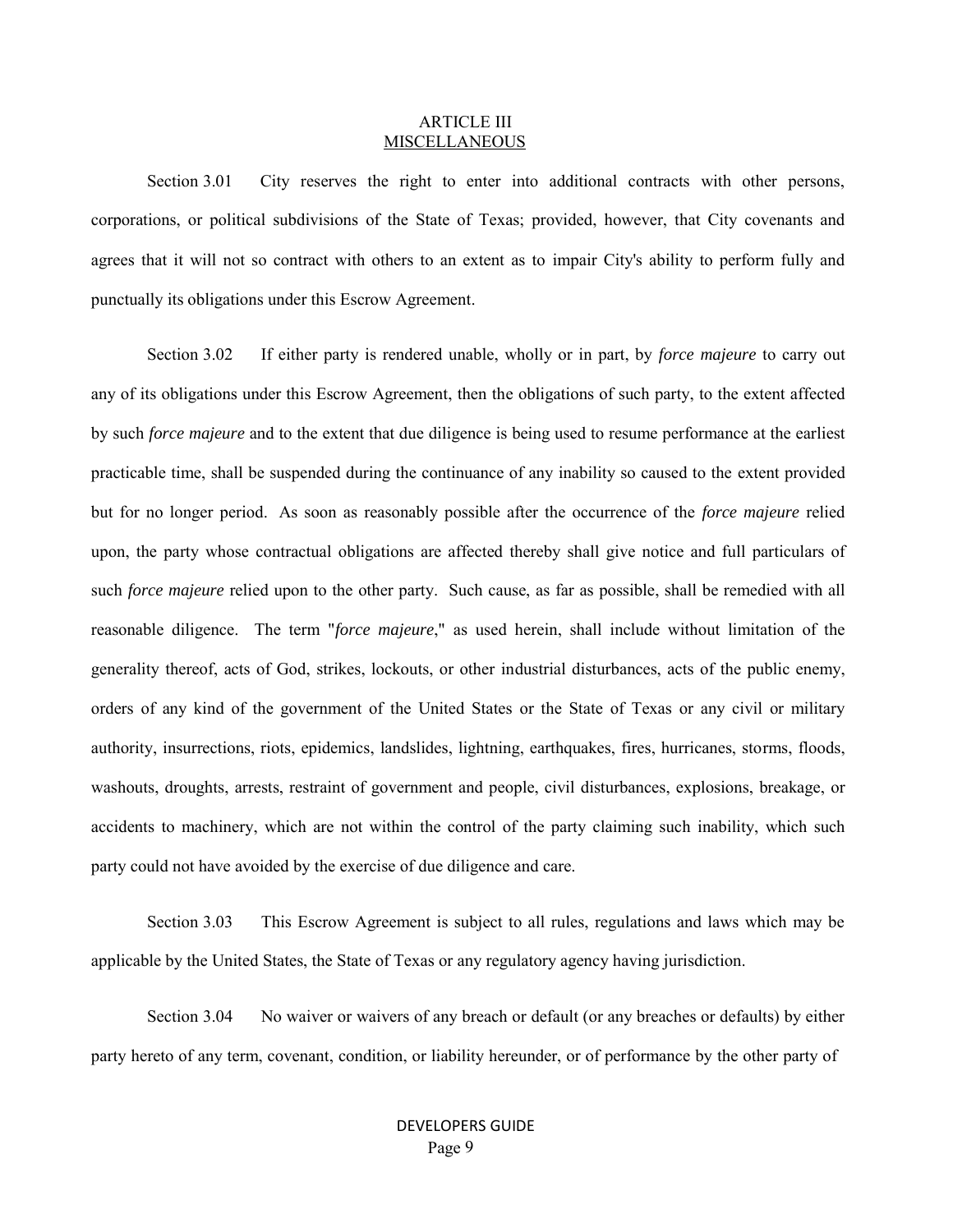any duty or obligation hereunder, shall be deemed or construed to be a waiver of subsequent breaches or defaults of any kind, under any circumstance.

Section 3.05 Any notice, communication, request, reply or advice (hereafter referred to as "notice") herein provided or permitted to be given, made, or accepted by either party to the other (except bills) must be in writing and may be given or be served by depositing the same in the United States mail postpaid and registered or certified and addressed to the party to be notified, with return receipt requested, or by delivering the same to an officer of such party. Notice deposited in the mail in the manner herein above described shall be conclusively deemed to be effective, unless otherwise stated in this Escrow Agreement, from and after the expiration of seven (7) days after it is so deposited. Notice given in any other manner shall be effective only when received by the party to be notified. For the purpose of notice, the addresses of the parties shall, until changed as hereinafter provided, by as follows:

If to City, to: City Manager

City of Willis 200 N. Bell Street Willis, Texas 77316

If to Developer, to:

The parties shall have the right from time to time and at any time to change their respective addresses, and each shall have the right to specify as its address any other address by at least fifteen (15) days written notice to the other party.

Section 3.06 This Escrow Agreement shall be subject to change or modification only in writing and with the mutual consent of the governing body of City and the management of Developer.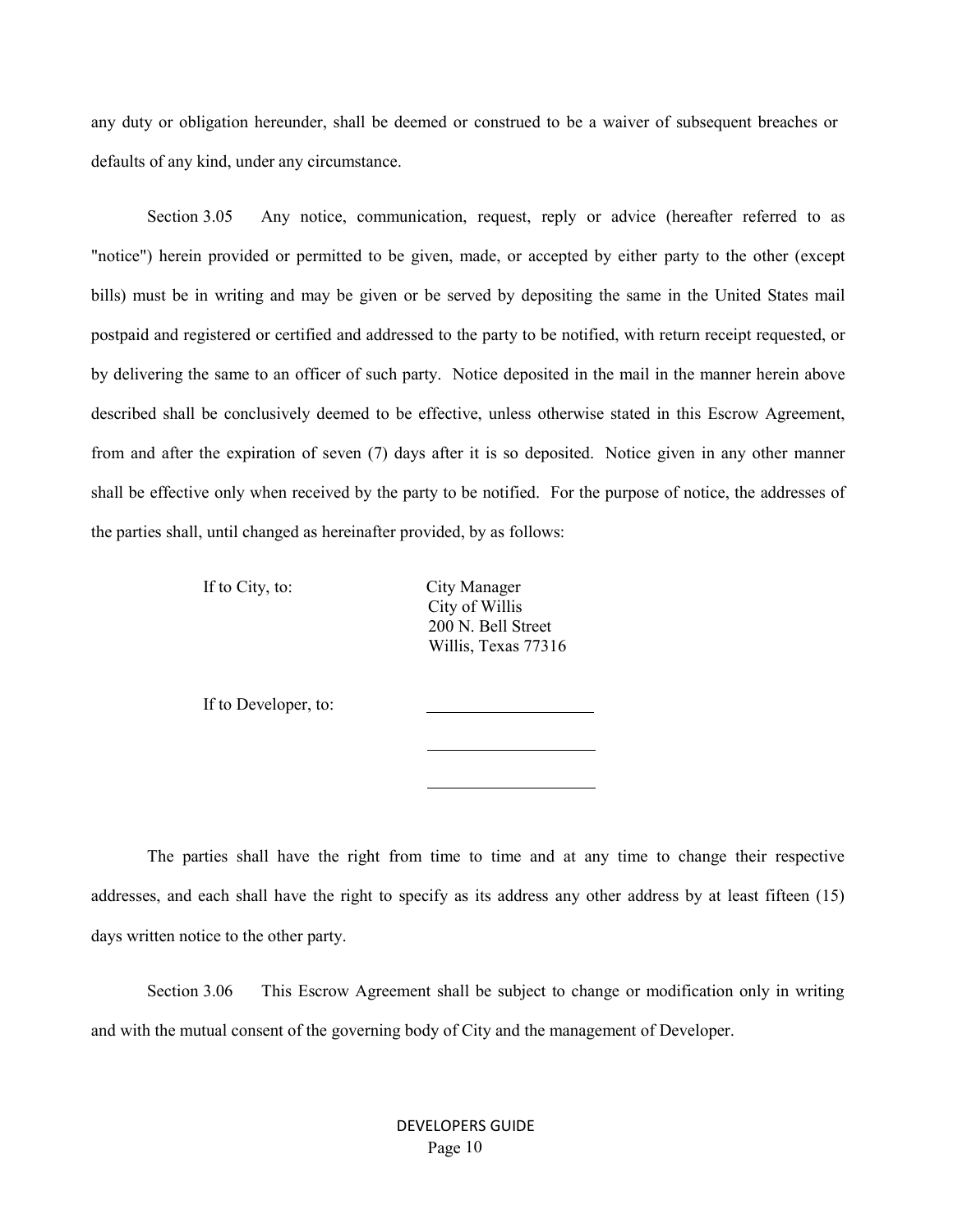Section 3.07 This Escrow Agreement shall bind and benefit City and its legal successors and Developer and its legal successors but shall not otherwise be assignable, in whole or in part, by either party except as specifically provided herein between the parties or by supplemental agreement.

Section 3.08 This Escrow Agreement shall be for the sole and exclusive benefit of City and Developer and is not for the benefit of any third party. Nothing herein shall be construed to confer standing to sue upon any party who did not otherwise have such standing.

Section 3.09 The provisions of this Escrow Agreement are severable, and if any provision or part of this Escrow Agreement or the application thereof to any person or circumstances shall ever be held by any court of competent jurisdiction to be invalid or unconstitutional for any reason, the remainder of this Escrow Agreement and the application of such provision or part of this Escrow Agreement to other person circumstances shall not be affected thereby.

Section 3.10 This Escrow Agreement and any amendments thereto, constitute all the agreements between the parties relative to the subject matter thereof, and may be executed in multiple counterparts, each of which when so executed shall be deemed to be an original.

Section 3.11 This Agreement shall be governed by, construed and enforced in accordance with, and subject to, the laws of the State of Texas without regard to the principles of conflict of laws. This Agreement is performable in Montgomery County, Texas.

IN WITNESS WHEREOF, the parties hereto have executed this Escrow Agreement in three (3) copies, each of which shall be deemed to be an original, as of the date and year first written in this Escrow Agreement.

CITY OF WILLIS, TEXAS

DEVELOPER

By: Sheyi Ipaye, City Manager By:

DEVELOPERS GUIDE Page 11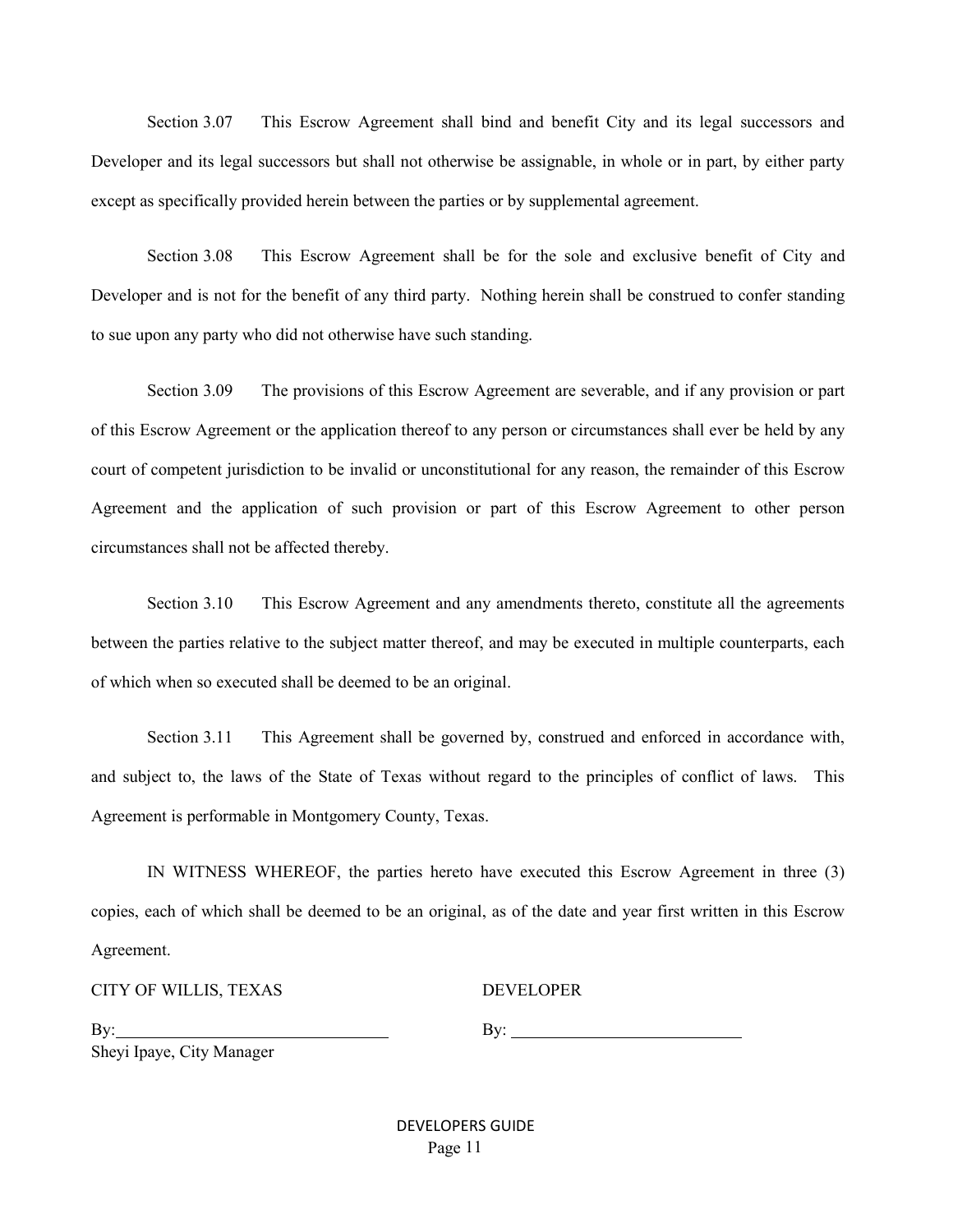## Attachment B

## **PETITION REQUESTING ANNEXATION BY AREA LANDOWNERS**

### TO THE MAYOR OF THE GOVERNING BODY OF WILLIS, TEXAS

The undersigned owner(s) of the hereinafter described tract(s) of land, which is vacant and without residents, or on which fewer than three qualified voters reside, hereby petition your Honorable Body to extend the present city limits so as to include as part of the City of Willis, Texas, the following described territory, to wit:

Insert legal description

*Montgomery County, Texas, and said tract(s) being more particularly described by metes and bounds or by recorded plat in the attached Exhibit "A".*

I certify that the above described tract of land is contiguous and adjacent to the City of Willis, Texas, is within the extra-territorial jurisdiction of the City of Willis, and that this petition is signed and duly acknowledged by each and every person having an ownership interest in said land.

| STATE OF TEXAS<br>ş            |                                                                                              |           |
|--------------------------------|----------------------------------------------------------------------------------------------|-----------|
| COUNTY OF MONTGOMERY §         |                                                                                              |           |
|                                | BEFORE ME, the undersigned authority, on this day personally appeared                        |           |
|                                | person(s) whose name(s) is subscribed to the forgoing instrument and each acknowledged to me |           |
|                                | that he executed the same for the purposes and consideration therein expressed.              |           |
| <b>GIVEN</b><br>under<br>2018. | my hand and seal of office, this the                                                         | day<br>0t |

Notary Public in and for the State of Texas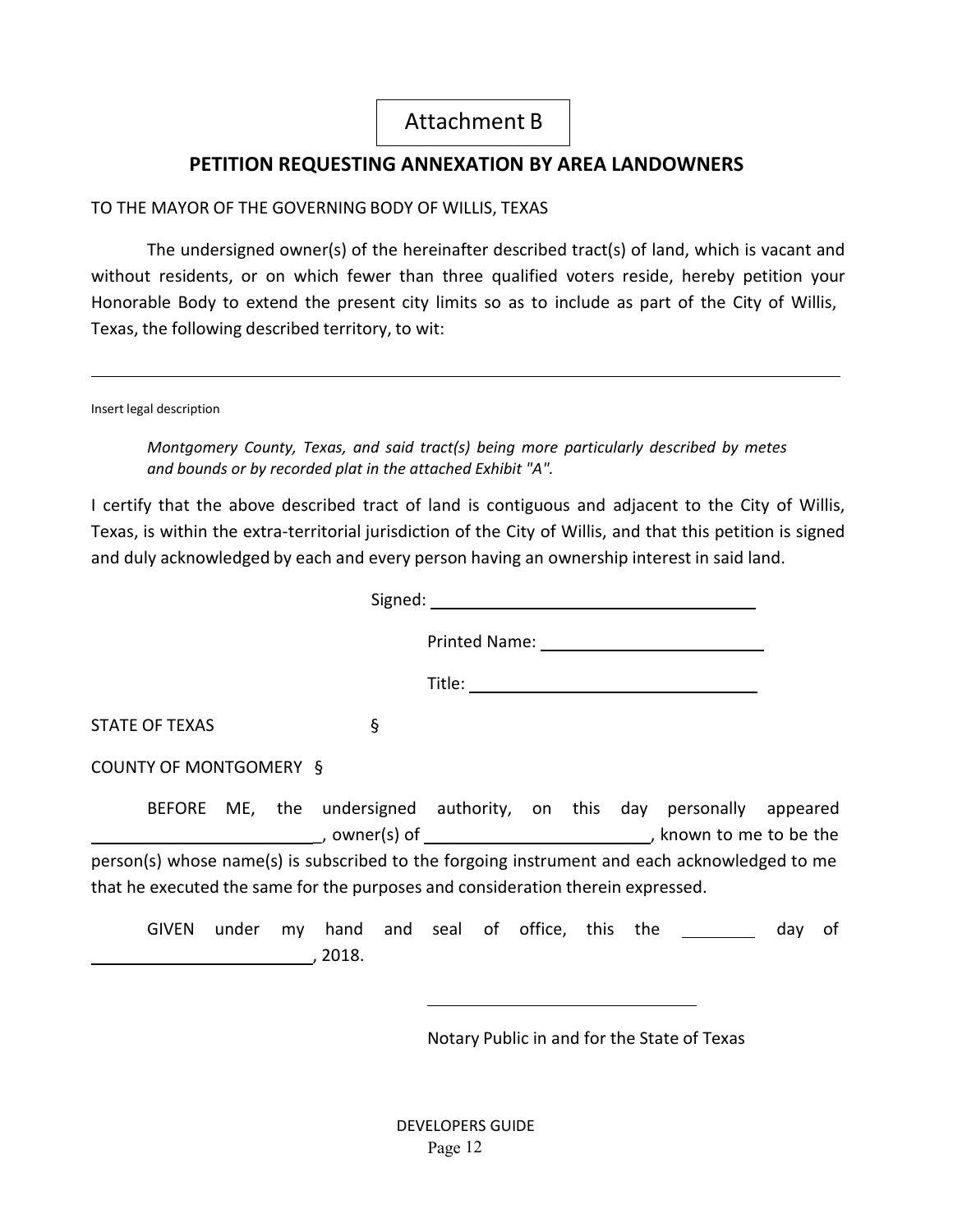# MCECD 911 ADDRESS REQUEST

## Telephone: (936)523-5911 https://www.mc911.org Please email form to gis@mc911.org

|           | Name<br>Phone<br>Date                                                                                                                      |  |  |  |  |  |  |
|-----------|--------------------------------------------------------------------------------------------------------------------------------------------|--|--|--|--|--|--|
|           | Company (if applicable)<br>Email                                                                                                           |  |  |  |  |  |  |
|           | Mailing address                                                                                                                            |  |  |  |  |  |  |
|           |                                                                                                                                            |  |  |  |  |  |  |
| $\bullet$ | Reason for request New address for property                                                                                                |  |  |  |  |  |  |
| $\bullet$ | Location (Ex: legal description, parcel ID, nearby address, GPS coordinates;<br>property information may be found at https://mcad-tx.org/) |  |  |  |  |  |  |
|           |                                                                                                                                            |  |  |  |  |  |  |
| $\bullet$ | For corner lots, which street will the structure be accessed from?                                                                         |  |  |  |  |  |  |
|           |                                                                                                                                            |  |  |  |  |  |  |
|           | What is the address for?<br>Primary residence                                                                                              |  |  |  |  |  |  |
|           | Description of the house/business (if applicable)                                                                                          |  |  |  |  |  |  |
|           |                                                                                                                                            |  |  |  |  |  |  |
|           | Will your house/business visible from the road?<br>Yes<br>No                                                                               |  |  |  |  |  |  |
| $\bullet$ | Any other miscellaneous information that would help us locate your property and<br>accurately assign your address number                   |  |  |  |  |  |  |
|           |                                                                                                                                            |  |  |  |  |  |  |
|           |                                                                                                                                            |  |  |  |  |  |  |